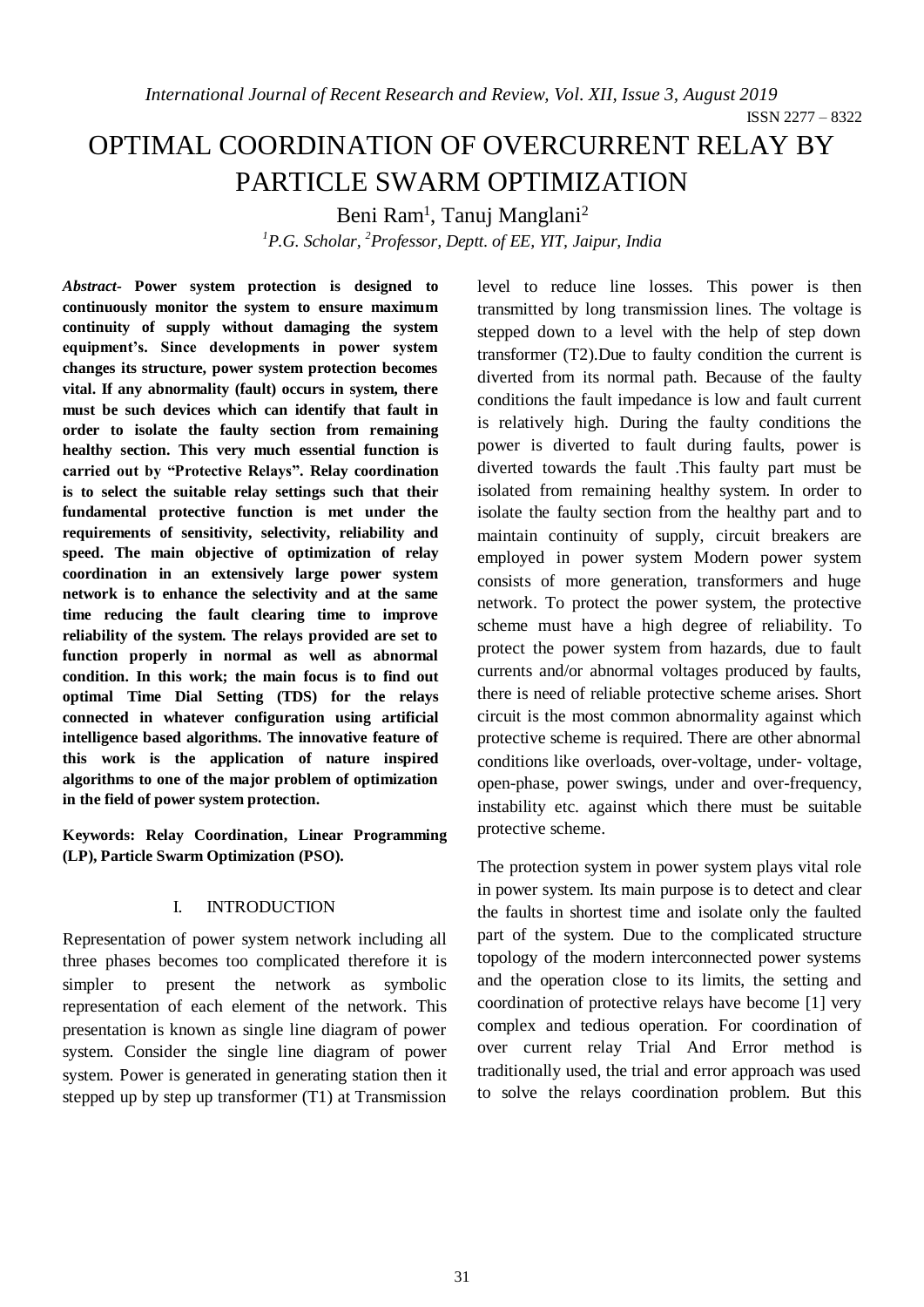method requires a large number of iterations in order to achieve the optimal relay setting and having slow rate of convergence Due to increase in complexity of the modern interconnected system, trial and error approach is time consuming and not optimal [2]. In paper [3], an algorithm for relay coordination is proposed. It uses the Simplex two- phase method, this algorithm consist of two phases. I check whether all the selected operating conditions between the primary and backup relays are valid, then Phase II gives the optimum relay settings. The operating conditions which are detected in Phase I to be "not valid are excluded at the beginning of the Phase II. The algorithm, based on a linear programming technique using the Simplex two-phase approach, which optimizes the operating time of the relays. The developed technique has the ability to identify the infeasible conditions and to isolate them. Optimal coordination of over-current relays is carried out by a method in which it remove requirement of include additional auxiliary variables and an objective function. It is a very simple technique and the number of iterations for the program to converge is comparatively low. It also considers both relays of the characteristics of which are linearly proportional to TDS (L.P) and nonlinearly proportional to TDS (N.L.P) [4].

Particle swarm optimization (PSO) algorithm is a method having ability to determine optimal current setting multiplier and time setting multiplier of Over current relay. Additionally this technique, the objective function is introduced. This technique is cable to solve the problems as discontinuous and continuous time setting and plug setting and also it can solve the problem of mis-coordination problem among the relays. This method improves coordination and the operational speed of relays. This technique Gives the absolute optimal point, which is not being trapped in a local optimal point, its ability to be applied on large network [5-6]. For Computation of minimum relay break point set (BPS) an Integer linear programming (ILP) method can be used. In this paper present an alternate maximum independent relay Break point set formulation to minimizing dependency within the Break point set. For optimal coordination of over current relay paper [7] presents new Hybrid method. This technique takes both time setting multiplier as continues parameter and pick up current setting as a discontinues parameter in optimization procedure. The new thing of this paper is that quantizing pick up current setting parameter is considered as a part of optimization producer in particle swarm optimization iterations. Then, calculate the optimum time multiplier setting with linear programming technique at the end of each iteration of Particle Swarm optimization algorithm. In order to increase the accuracy of particle swarm optimization algorithm, first of all particle positions of swarms are calculated with linear technique. In this technique far end faults and near end faults are both are consider in the constraints in optimal coordination of over current relay [8]. Particle swarm optimization algorithm which is in standard format is not able to deal the coordination of directional over current relay which is a constrained optimization problem. If this standard format of particle swarm optimization is modified, it can be used to deal with constrained optimization problem. In this literature two modifications are introduced. For searching an optimal setting of relays, another method for initializing Particle swarm optimization, rather than the random initialization is proposed [9].

With considering different network topologies for coordination of relay technique based on interval analysis for directional over current relay is present in this article. Formulation of relay coordination problem as a linear programming problem having large inequality constraints and different network configuration is considered. This paper present an algorithm, in which the set of inequality constraints related to each relay pair is converted to an interval constraint. By using this method, the coordination problem is formulated as an integer linear programming problem with interval inequality constraints. The obtained integer linear programming problem, having no equality constraints, is converted to a standard Linear programming [10].

## II. PROBLEM FORMULATION

# *A. Problem objectives*

In the protective system, to maintain reliability the accurate or suitable setting and coordination of protective relays require that the relays which is closes to the fault location must operate faster than the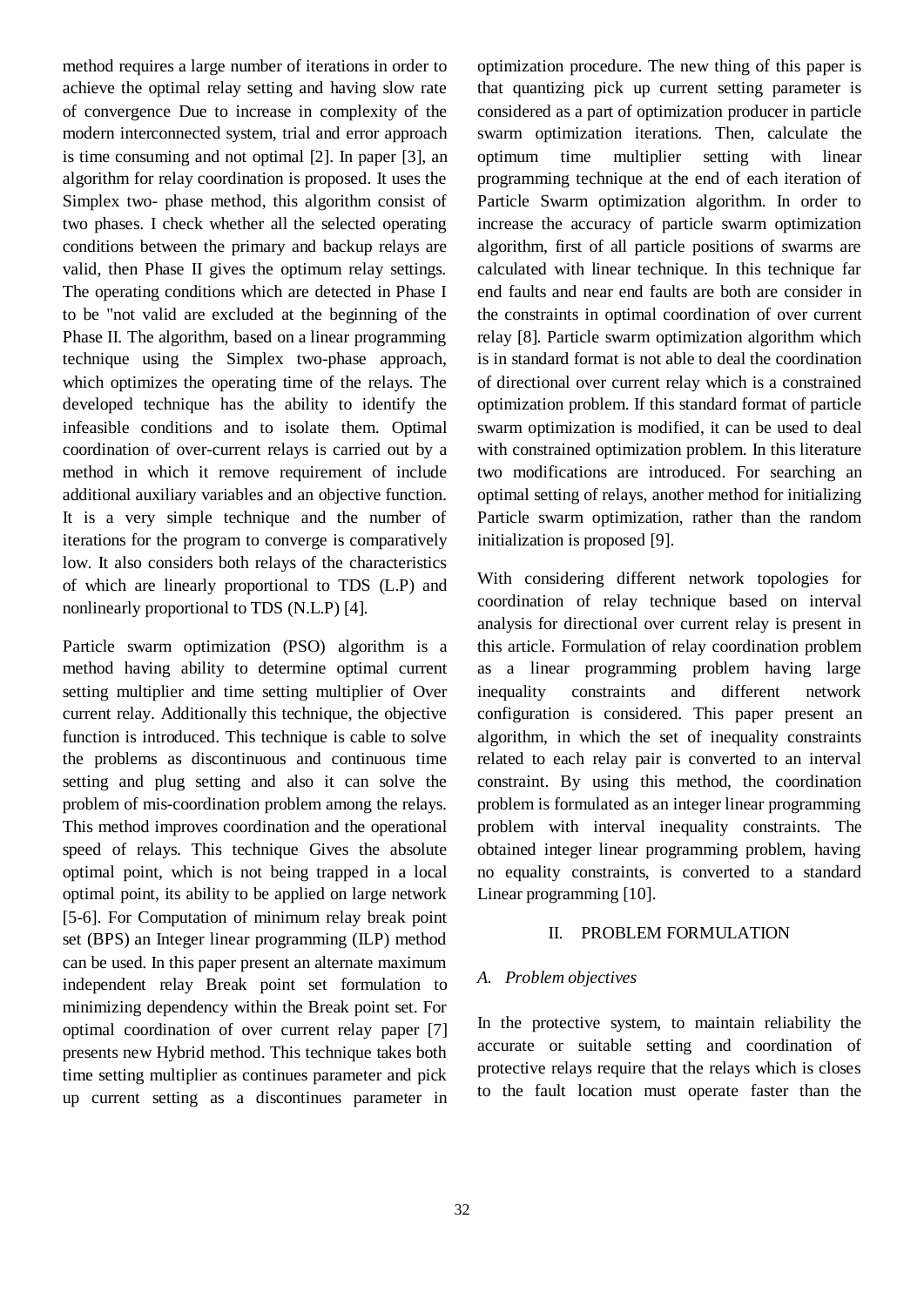remaining relays ,to remove only, the faulted portion of the power system. Every main relay has a backup relay operate after a certain time delay which is known as coordination time interval (CTI), for giving the time to the main relay to operate.

# *Objective function*

In coordination problem of over current relays the objective is to determine the time setting multiplier (TSM) and plug setting multiplier(PSM) of each relay so that overall operating time of relays is minimized [23].

$$
S = \min \sum_{i=1}^{n} t_i
$$
 (1)

Where, ti is the operating time of ith relay. The number of relay is n.The operating time of overcurrent relay is given by (IDMT relay)[24]

$$
T = Ki^* TDS \tag{2}
$$

Where,

$$
K = \frac{0.14}{(PSM)^{0.02} - 1}
$$
 (3)

## *B. System Constraints*

In this paper following equality and inequality constraints are considered [25]:

$$
t_{2,k}-t_{1,k}\geq MCT
$$
 (4)

 $t_{1,k,\text{min}} \geq t_{1,k} \geq t_{1,k,\text{max}}$  (5)

## III. SWARM INTELLIGENCE BASED **ALGORITHMS**

## *A. Linear Programming Method*

*1) Overview*

A mathematical technique to help for planning and make decisions relative to the trade-offs Necessary to allocation of resources will find the minimum or maximum value of the objective which guarantees the best or optimal solution to the model formulated. Linear programming is a very well-known and popular method used in mathematical modelling technique which can determine the optimum allocation of scarce resources among the competing demands. Resources typically include raw materials, manpower, machinery, time, money and space. As from its name implies, the linear programming technique uses linear objectives and linear constraints, which means that the variables in the problem have a proportionate or linear relationship.

# *2) Formulation of Linear Programming Problem*

- 1) Define the objective function of a problem will be to maximize or to minimize some numerical value.
- 2) Define the variables in a linear program are a set of quantities that need to be determined in order to solve the problem known as decision variables.
- 3) Define Constraints the possible values that the variables of a linear programming problem may take, including the Non-negativity Constraints.

## *B. Particle Swarm Optimization*

## *1) Overview*

Particle Swarm Optimization (PSO) algorithm is an efficient evolutionary algorithm (EA) which is inspired by the social flocking behaviour of birds and the schooling behaviour of fish. All the particles in the PSO fly through problem space. Thus, working behaviour of swarm intelligent techniques is based on three important factors [26]:

1. Cohesion—Stick together.

2. Separation—doesn't come too close.

3. Alignment—Follow the general heading of the flock.

## 2) *Initialization*

As like other evolutionary algorithms, PSO is also initialized with some random solutions. In PSO, each individual "i", called particle, represents a solution to the optimization problem i.e. a vector of decision variables,  $X_i[27]$ .

$$
X_i = X_i^{\min} + rand() * (X_i^{\max} - X_i^{\min})
$$
 (6)

Here, NP shows the number of particles, $(i=1, 2,...NP)$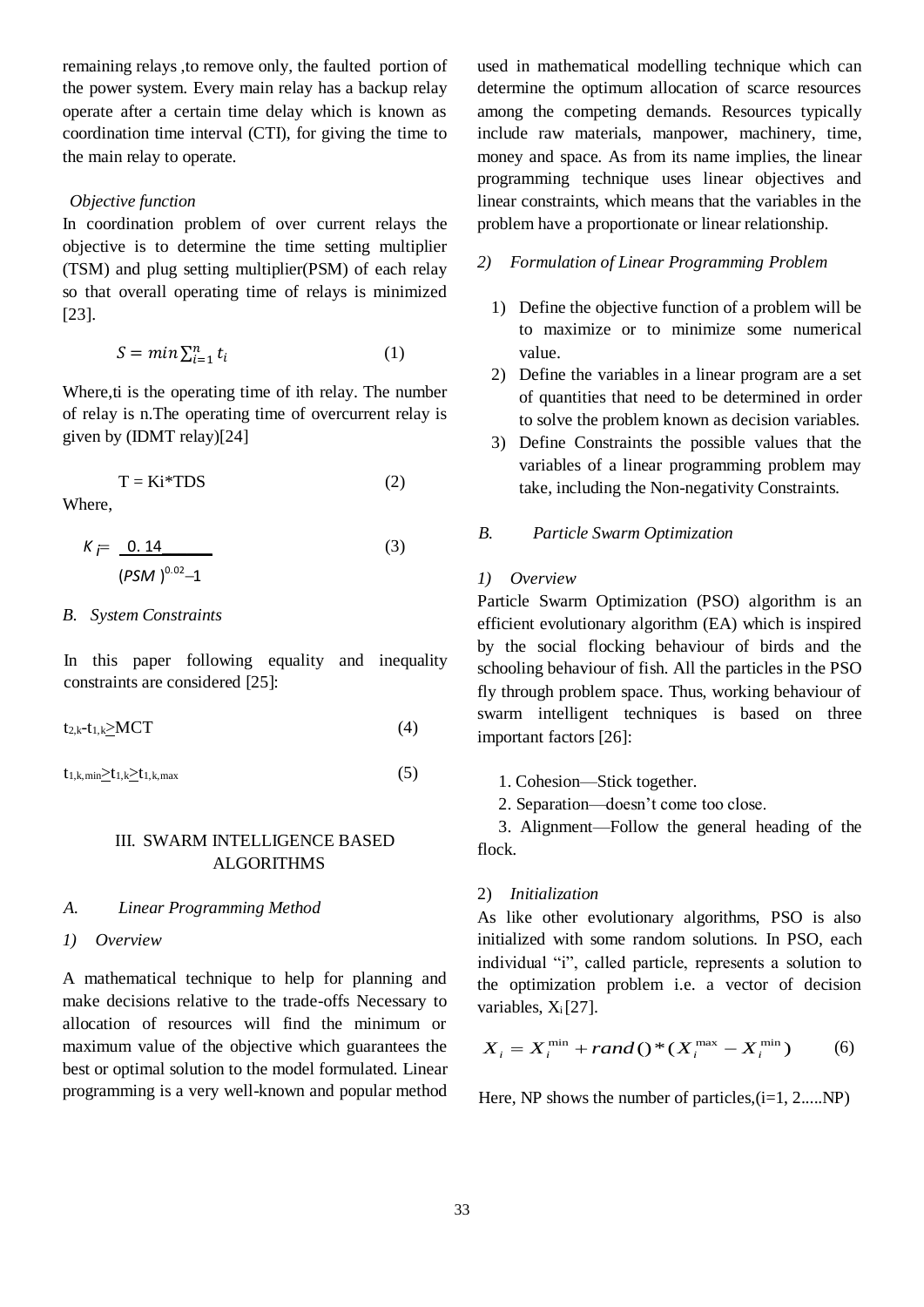## *3) Update the solution vector*

In PSO algorithm particles follow the fittest member of the swarm and move toward historically good areas of the provided space. Each particle tries to modify its position using. In order to modify the solutions vector, each individual is associated with some velocity, v. Starting from some random value, velocity is updated in each iteration by the following equation [28].

$$
v_{ij}^{t+1} = w v_{ij}^t + c_1 R_1 (Pbest^t - X^t) + c_2 R_2 (Gbest^t - X^t) (7)
$$

 $V_{ij}$  is velocity of jth member of ith particle at iteration number t which is bounded in its min-max limits [29]

$$
v_j^{\min} \le v_{ij} \le v_j^{\max}
$$

Here, Gbest is the global best position in the problem space. Pbest is the best known individual position of a particle. $R_1 \& R_2$  are the random numbers generated between 0 and 1.

On the other hand,  $C_1 \& C_2$  can vary in range of 0-4 but these are adjusted such as sum of  $C_1$  and  $C_2$  should be 4. ѡ is inertia-weight which is given as below [30].

$$
w = w^{\max} - \frac{(w^{\max} - w^{\min}) * iteration}{\max iteration}
$$
 (8)

The position vector of swarms is updated by adding the velocity 'v' in the current solution vector as given below [31].

$$
X^{t+1} = X^t + v^{t+1} \tag{9}
$$

## IV. SIMULATION STUDY & RESULTS

#### *a) System under study*

There are two systems under study, system-1 and system-2 as given below in fig.1 and fig.2. System data for both the systems is also given in Table I, II, III and IV as below.







Fig. 2 System-2 under study

#### Table I

## System 1 Data

|                          | Bus A  | Bus B |  |  |
|--------------------------|--------|-------|--|--|
| Maximum fault<br>current | 4000 A | 3000A |  |  |
| CT ratio                 | 300/1  | 100/1 |  |  |
| Plug setting             | 100%   | 100%  |  |  |

#### Table II

## Constraints for System -1

| Minimum and maximum operating<br>time | $0.2$ s and $1.2$ s |  |  |  |
|---------------------------------------|---------------------|--|--|--|
| Minimum coordination time             | $0.25$ sec          |  |  |  |
| TDS.                                  | 0 to 1.1            |  |  |  |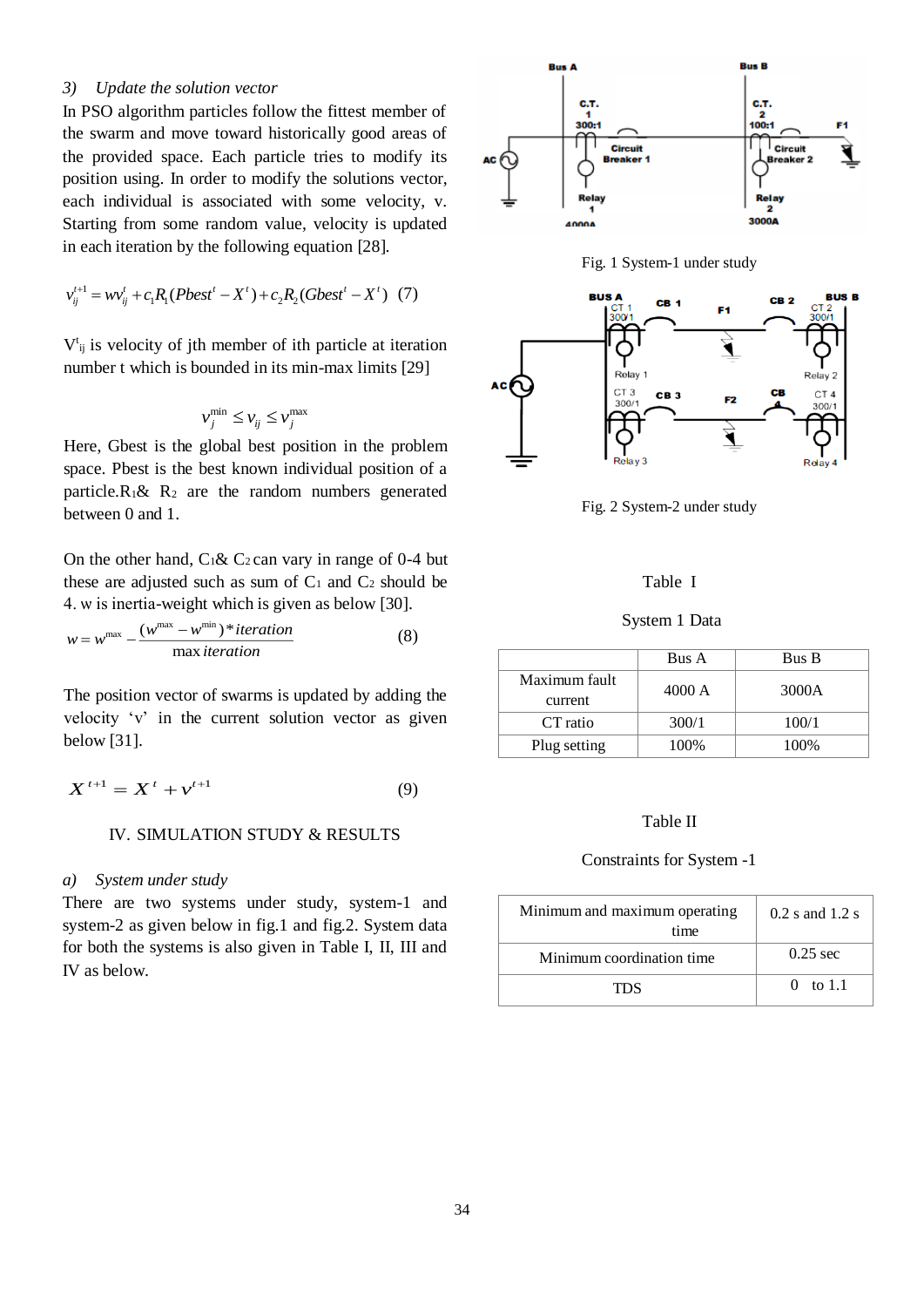# Table III

# System-2 Data

|                              | $B$ us-A                          | <b>Bus-B</b>              |  |  |
|------------------------------|-----------------------------------|---------------------------|--|--|
| Maximum fault<br>current     | 4000 A                            | 4000A                     |  |  |
| CT ratio                     | 300/1<br>(for all relays)         | 300/1<br>(for all relays) |  |  |
| Plug setting                 | 100%                              | 100%                      |  |  |
| Primary and<br>back-up relay | R <sub>3</sub> and R <sub>2</sub> | R4 and R1                 |  |  |

# Table IV

# Constraints for System -2

| Minimum and maximum operating<br>time | $0.2$ s and $1.2$ s |  |  |
|---------------------------------------|---------------------|--|--|
| Minimum coordination time             | $0.5 \text{ sec}$   |  |  |
| TDS.                                  | 1 to 1.1            |  |  |

## *b) Optimal solution obtained*

Comparative study for optimal coordination of over current relay in system-1 and system-2 is given in table V. Parameters setting obtained by PSO algorithm is compared with the solutions of linear programming.

# Table V

# Optimal Solution for System-1 and System-2

|                                 | Linear programming |                |                | PSO algorithm  |       |                |                |                |  |
|---------------------------------|--------------------|----------------|----------------|----------------|-------|----------------|----------------|----------------|--|
| System-1                        | R1                 |                |                | R2             |       | R1             |                | R2             |  |
| Time dial setting               | 0.1539             |                |                | 0.1            |       | 0.1515         |                | 0.1            |  |
| Total operating time(s)         | 0.6041             |                |                | 0.5985         |       |                |                |                |  |
| Number of decision<br>variables | 02                 |                |                | 02             |       |                |                |                |  |
| Max. iterations                 | 100                |                |                | 200            |       |                |                |                |  |
| System-2                        | R1                 | R <sub>2</sub> | R <sub>3</sub> | R <sub>4</sub> | R1    | R <sub>2</sub> | R <sub>3</sub> | R <sub>4</sub> |  |
| Time dial setting               | 0.125              | 0.125          | 0.035          | 0.035          | 0.122 | 0.122          | 0.035          | 0.035          |  |
| Total operating time(s)         | 0.14               |                |                | 0.12           |       |                |                |                |  |
| Number of decision<br>variables | 04                 |                |                | 04             |       |                |                |                |  |
| Max. iteration                  | 100                |                |                | 200            |       |                |                |                |  |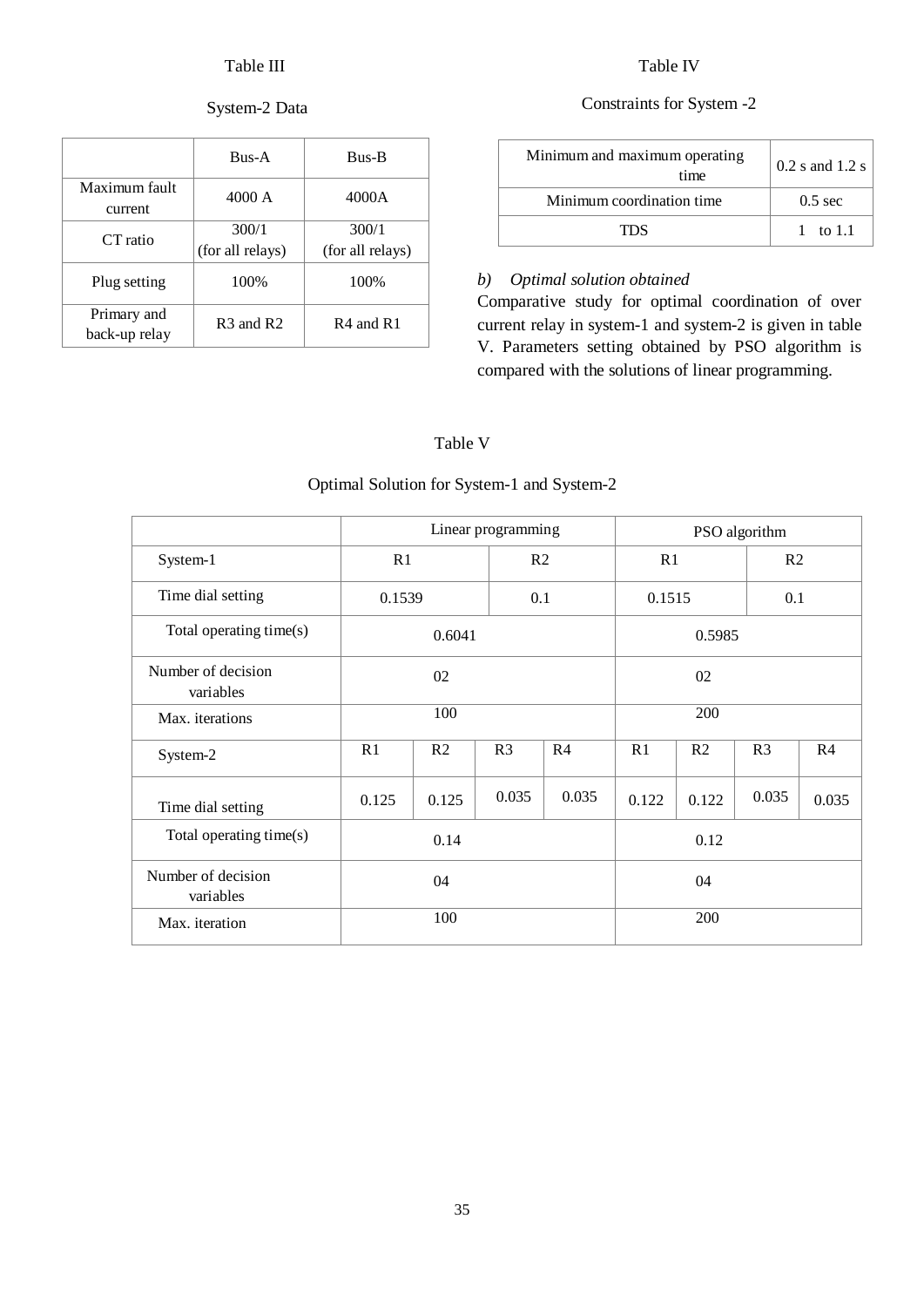

Fig.3 Fitness curve for relay coordination of system-1obtained by PSO technique



Fig.4Fitness curve for relay coordination of system-2 obtained by PSO technique

Fig. 3 shown above gives the fitness curve obtained for optimal coordination of system-1. Maximum number of iterations kept is 100 but the algorithm converged in only 42 iterations and minimized the operating time up to 0.17 sec. Fig. 4 shown above gives the fitness curve obtained for optimal coordination of system-2. Maximum number of iterations kept is 150 but the algorithm converged in only 118 iterations and minimized the operating time up to 0.726 sec.

## V. CONCLUSION

The main objective of optimization of relay coordination in an extensively large power system network is to enhance the selectivity and at the same time reducing the fault clearing time to improve reliability of the system. The innovative feature of this work is the application of nature inspired algorithms to one of the major problem of optimization in the field of power system protection. The operating time of the relays for coordination is obtained for two systems using two techniques i.e. linear programming method and particle swarm optimization. System-1 and system-2 understudy carries two and four relays respectively. Parameters setting obtained by PSO algorithm for system-1 and system-2 minimized the operating time by 70% and 35% respectively, in comparison of results obtained by linear programming technique. Maximum number of iterations kept in PSO while study of system-1 is 100 but the algorithm converged in only 42 iterations on the other hand LPP taken 100 iterations. The comparative study of the results obtained using both the techniques for relay coordination shows that the particle swarm optimization performs better than linear programming technique in terms of minimized operating time as well as less time taken in convergence.

## VI. REFERENCES

- [1] Stanley H. Horowitz, Arun G. Phadke, Power System Relaying, 3rd Edison, John Wiley & Sons Ltd., Research Studies Press Limited 2008.
- [2] Mohamed M. Mansour, Said F. Mekhamer, and Nehad El- Kharbawe, "A Modified Particle Swarm Optimizer For the Coordination of Directional Overcurrent Relays'' IEEE Transactions on Power Delivery, vol. 22, no. 3, July2007.
- [3] C. Castillo, A. Conade, "Coordination of Overcurrent Relays Using Genetic Algorithms and Unconventional Curves", IEEE Latin America Transactions, Vol. 12, No.8, December 2014.
- [4] Hossein Kazemi Karegar Khan "A New Optimal Approach for Coordination of Over current Relays in Interconnected Power Systems" IEEE Transactions on power delivery, Vol. 11, No. 1, January 1996.
- [5] M. R. Asadi, S. M. Kouhsari, "Optimal Over current Relays Coordination using Particle-Swarm-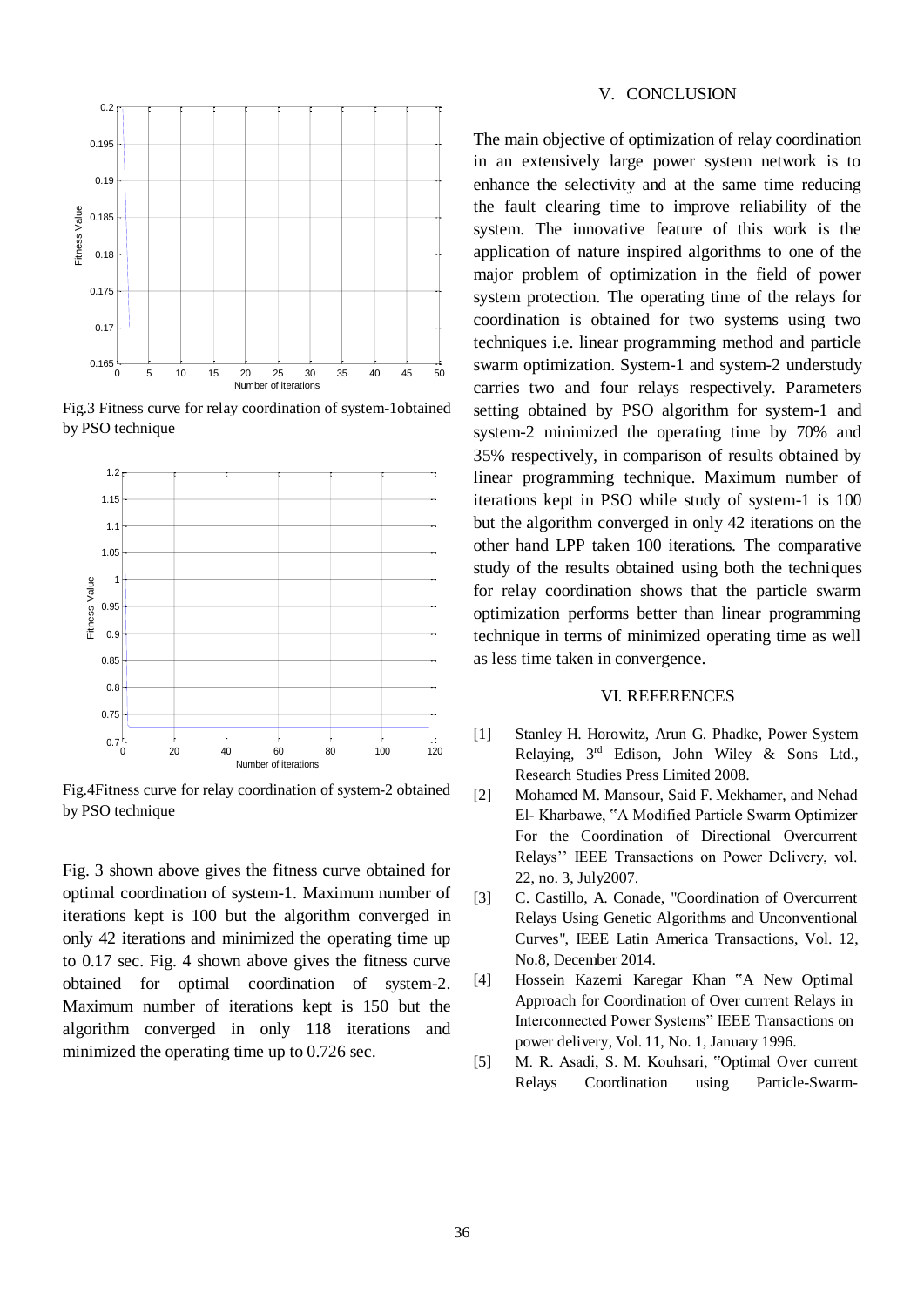Optimization Algorithm" IEEE Conference on Power System, 2009.

- [6] Prashant P. Bedekar, Sudhir R. Bhide, and Vijay S. Kale, "Optimum Time Coordination of Over current Relays using Two Phase Simplex Method". IEEE Transactions on power delivery, Vol. 1, No. 10, 1996.
- [7] Rajeev Kumar Gajbhiye, Anindya De, and S. A. Soma "Computation of Optimal Break Point Set of Relays—An Integer Linear Programming Approach'' IEEE Transactions on power delivery, vol. 22, no. 4, October 2007.
- [8] M. Bashir, M.Taghizadeh,, J. Sadeh ,and H. Rajabi Mashha di, "A NewHybrid Particle Swarm Optimization for Optimal Coordination of Over Current Relay'' IEEE International Conference on Power System Technology, 2010
- [9] Mohamed M. Mansour, Said F. Mekhamer, and Nehad El-SherifEl-Kharbaw "A Modified Particle Swarm Optimizer for the Coordination of Directional Overcurrent Relays'' IEEE Transactions on Power Delivery, vol. 22, no. 3, July 2007.
- [10] Abbas SaberiNoghabi, HabibRajabiMashhadi, and JavadSadeh "Optimal Coordination of Directional Overcurrent Relays Considering Different Network Topologies Using Interval Linear Programming ''IEEE Trans. on Power Delivery, vol. 25, no. 3, 2010.
- [11] MazharEzzeddine, and Robert Kaczmare "Reduction of Effect of Coordination Constraints in the Linear Optimization of Operating Times of Overcurrent Relays" IEEE Conference, 2008.
- [12] Manohar Singh, B. K. Panigrahi, Senior Member, IEEE and A. R. Abhyankar, "Optimal Over current Relay Coordination in Distribution System'' IEEE Conference, 2011.
- [13] Prabhakar Bedekar, Sudhir Ramkrishna, Prashant Bhide "Optimum Coordination of Directional Overcorrect Relays Using the GA-NLP Hybrid Approach" IEEE Transactions on Power Delivery, Vol. 26, no. 1, January 2011
- [14] Pradeep Chauhan, "Optimal Coordination of Over-Current Relays Using Differential Evolution," IEEE Conference, 2012
- [15] Indrajit N. Trivedi, Snehal V. Purani, Pradeep K. Jangir " Optimized Over Current Relay Coordination using Flower Pollination Algorithm ''IEEE conference,2015.
- [16] Reza Kheirollahi Farhad Namdari "Optimal Coordination of Over current Relays Based on Modified Bat Optimization Algorithm" International Electrical Engineering Journal (IEEJ) vol.5, 2014.
- [17] M. H. Hussain, S. R. A. Rahim, I. Musirin "Optimal Over current Relay Coordination: A Review '' Malaysian Technical Universities Conference on Engineering & Technology 2012, MUCET 2012 .
- [18] Vipul Rajput, Kartik Pandya, Kevin Joshi "A review on optimal over current relay coordination for protection systems,'' IEEE Conference, 2015
- [19] B.A.Oza, Bhaveshbhalja and P.H.Shah "Coordination of over current relays for cascaded parallel Feeder," IEEE Conference, 2010
- [20] Yamille del Valle, Ganesh Kumar,"Particle swarm optimization :Basic concept, Variants and application in power system" IEEE Transactions on Evolutionary Computation, Vol. 12, No. 2, April 2008
- [21] A. Conde, E.Vazquez "Application of a proposed over current relay in radial distribution networks" Journal of Electric Power System Research, 5(3),2010.
- [22] Fadhel A. Albasri, Member, Ali R. Alroomi, Member, and Jawad H. Talaq, "Optimal coordination of over current relay using biogeography based optimization algorithm" IEEE Conference, 2009
- [23] G U Darji, M.J. Patel, vipul Rajput, K.S.Pandya "A Tuned Cuckoo Searchalgorithm for optimal coordination of directional over current relay" IEEE conference 2015.
- [24] S. S. Gokhle, Dr. V. S. Kale, "Application of the Firefly Algorithm to Optimal Overcurrent Relay Coordination", IEEE Conference on Optimization of Electrical and Electronic equipment, Bran, 2014.
- [25] A. Turaj, "Coordination of Directional Overcurrent Relays Using Seeker Algorithm", IEEE Transactions on Power Delivery, vol. 5, no. 9, pp. 1415-1422, 2012.
- [26] Sen, Govind D., et al. "A Multi-objective PSO (MOPSO) algorithm for optimal active power dispatch with pollution control." *Mathematical Modelling of Engineering Problems* 4.3 (2017): 113-19.
- [27] Ansil Sharma, Govind Rai, Mohit Jain, Parmeshwar Kumawat. "Performance Study of Recent Swarm Optimization Techniques with Standard Test Functions" *Imperial Journal of Interdisciplinary Research* 3.4 (2017): 6.
- [28] Ansil Sharma, Govind Rai, "Optimal Setting of Parameters of Power System Controllers Using PSO Technique for Economic Load Dispatch", Imperial Journal of Interdisciplinary Research (IJIR), Published by Finlogy publications, Dubai, UAE, Vol-3, Issue-5, May-2017, ISSN: 2454-1362, Page 667-671
- [29] Goyal, Govind Rai, and H. D. Mehta. "Multi-objective optimal active power dispatch using swarm optimization techniques." *2015 5th Nirma University*